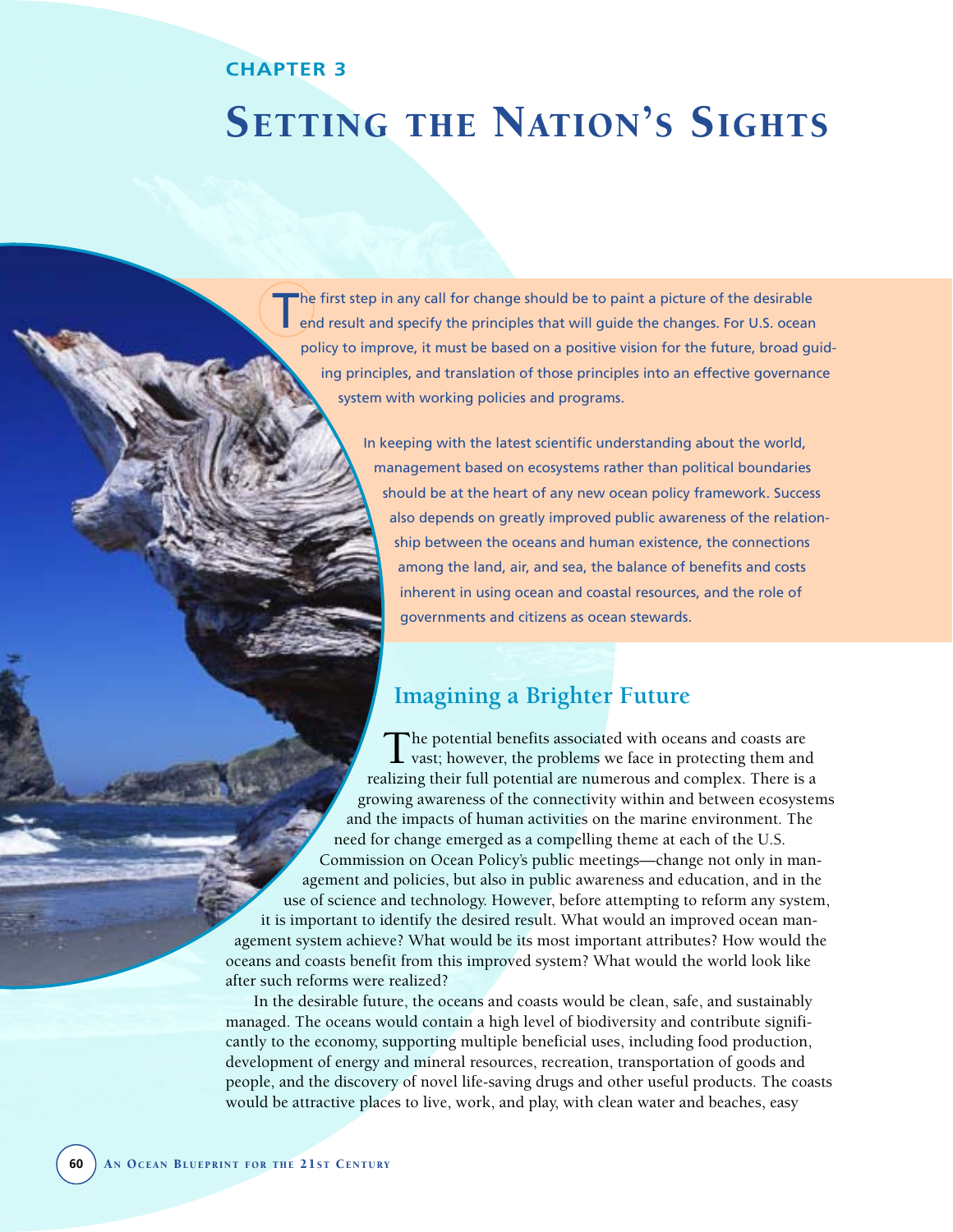public access, vibrant economies, safe bustling harbors and ports, adequate roads and services, and special protection for sensitive habitats. Beach closings, toxic algal blooms, proliferation of invasive species, and vanishing native species would be rare. Better land use planning and improved predictions of severe weather and other natural hazards would save lives and money.

In the desirable future, management of the oceans and coasts would follow ecosystem boundaries, looking at interactions among all elements of the system, rather than addressing isolated areas or problems. In the face of scientific uncertainty, managers would balance competing considerations and proceed with caution. Ocean governance would be effective, participatory, and well coordinated among government agencies, the private sector, and the public.

An improved ocean governance framework would recognize the critical importance of good information and provide strong support for physical, biological, social, and economic research. Investments would be made in the tools and technologies needed to conduct this research: ample, well-equipped surface and underwater research vessels; reliable, sustained satellites; state-of-the-art computing facilities; and innovative sensors that withstand harsh ocean conditions. A widespread network of observing and monitoring stations would provide data for research, planning, marine operations, timely forecasts, and periodic assessments. Scientific findings and observations would be translated into practical information, maps, and products used by decision makers and the public.

Better education would be a key element of the desirable future, with the United States once again joining the top ranks in math, science, and technology achievement. An ample, well-trained, and motivated workforce would be available to study the oceans, set wise policies, apply technological advances, engineer new solutions, and teach the public about the value and beauty of the oceans and coasts throughout their lives. As a result of this lifelong education, people would understand the links among the sea, land, air, and human activities, and would be better stewards of the nation's resources.

Finally, the United States would be a leader and full partner globally, sharing its science, engineering, technology, and policy expertise, particularly with developing countries, to facilitate the achievement of sustainable ocean management on a global level.

The Commission believes this vision is practical and achievable.

# **Building Ocean Policy on Sound Guiding Principles**

To achieve the vision, national ocean policy should be guided by a set of overarching principles. Although existing ocean policies address specific issues or resources with varying degrees of success, there are no broad principles in place to guide the development and implementation of new policies, provide consistency among the universe of different policies, and assess the effectiveness of any particular policy. The fundamental principles that should guide ocean policy include the following:

- **Sustainability:** Ocean policy should be designed to meet the needs of the present generation without compromising the ability of future generations to meet their needs.
- **Stewardship:** The principle of stewardship applies both to the government and to every citizen. The U.S. government holds ocean and coastal resources in the public trust—a special responsibility that necessitates balancing different uses of those resources for the continued benefit of all Americans. Just as important, every member of the public should recognize the value of the oceans and coasts, supporting appropriate policies and acting responsibly while minimizing negative environmental impacts.
- **Ocean–Land–Atmosphere Connections:** Ocean policies should be based on the recognition that the oceans, land, and atmosphere are inextricably intertwined and that actions that affect one Earth system component are likely to affect another.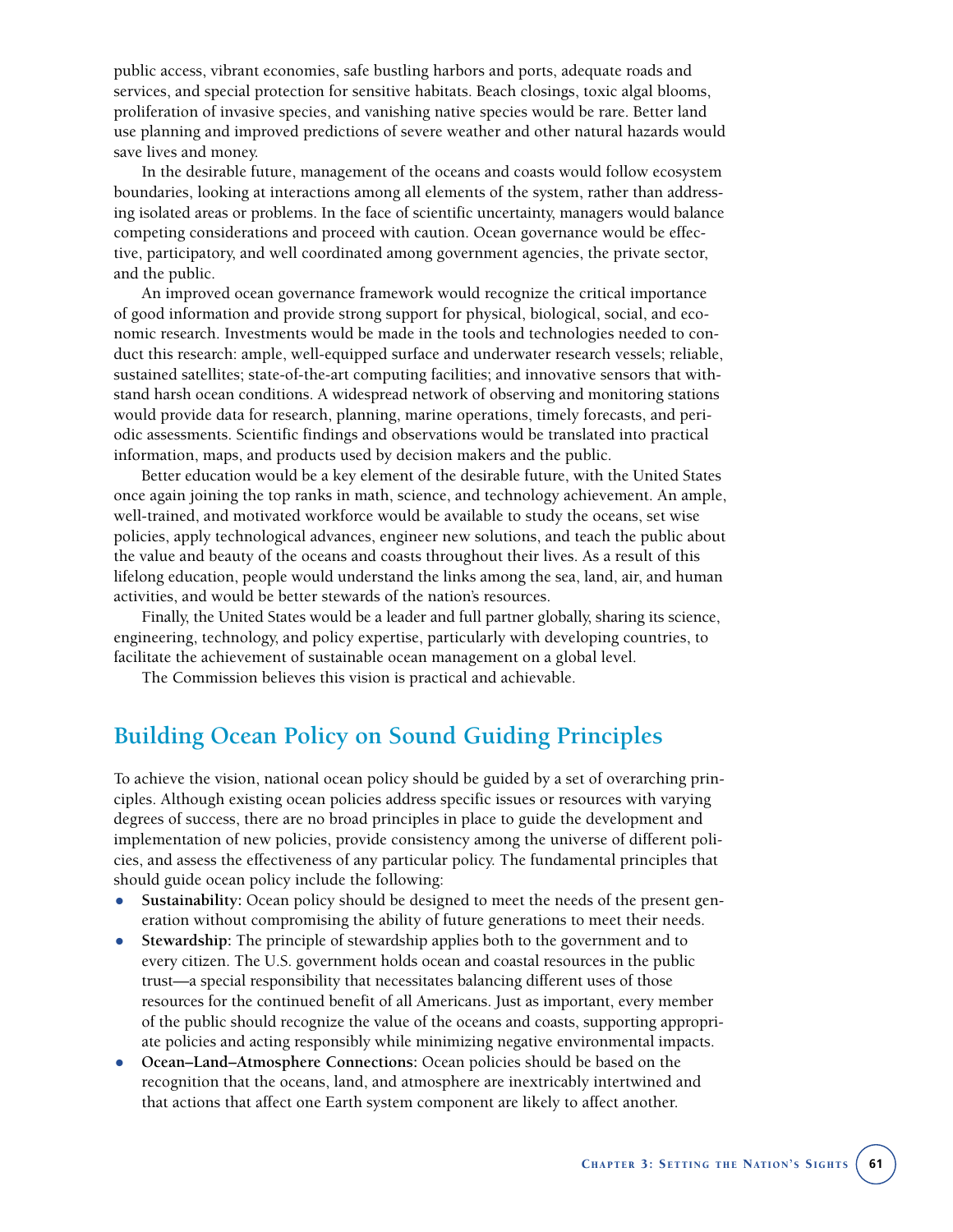

JSCOP File Photo USCOP File Photo

The Commission's guiding principles and other recommendations were based on input received at meetings throughout the nation, such as this one held in July 2002 at historic Faneuil Hall in Boston, Massachusetts.

- **Ecosystem-based Management:** U.S. ocean and coastal resources should be managed to reflect the relationships among all ecosystem components, including humans and nonhuman species and the environments in which they live. Applying this principle will require defining relevant geographic management areas based on ecosystem, rather than political, boundaries.
- **Multiple Use Management:** The many potentially beneficial uses of ocean and coastal resources should be acknowledged and managed in a way that balances competing uses while preserving and protecting the overall integrity of the ocean and coastal environments.
- **Preservation of Marine Biodiversity:** Downward trends in marine biodiversity should be reversed where they exist, with a desired end of maintaining or recovering natural levels of biological diversity and ecosystem services.
- **Best Available Science and Information:** Ocean policy decisions should be based on the best available understanding of the natural, social, and economic processes that affect ocean and coastal environments. Decision makers should be able to obtain and understand quality science and information in a way that facilitates successful management of ocean and coastal resources.
- **Adaptive Management:** Ocean management programs should be designed to meet clear goals and provide new information to continually improve the scientific basis for future management. Periodic reevaluation of the goals and effectiveness of management measures, and incorporation of new information in implementing future management, are essential.
- **Understandable Laws and Clear Decisions:** Laws governing uses of ocean and coastal resources should be clear, coordinated, and accessible to the nation's citizens to facilitate compliance. Policy decisions and the reasoning behind them should also be clear and available to all interested parties.
- Participatory Governance: Governance of ocean uses should ensure widespread participation by all citizens on issues that affect them.
- **Timeliness:** Ocean governance systems should operate with as much efficiency and predictability as possible.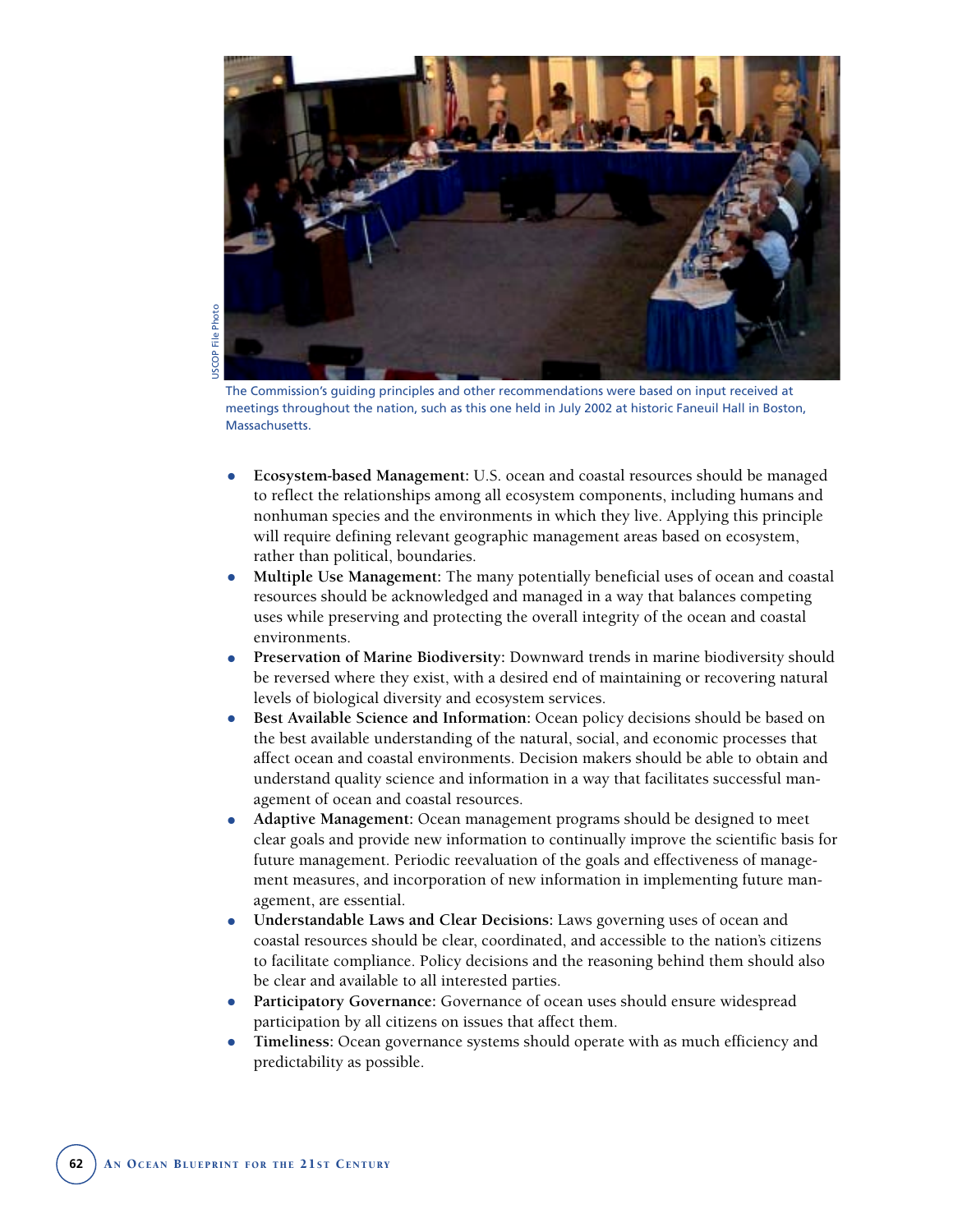- **Accountability:** Decision makers and members of the public should be accountable for the actions they take that affect ocean and coastal resources.
- **International Responsibility:** The United States should act cooperatively with other nations in developing and implementing international ocean policy, reflecting the deep connections between U.S. interests and the global ocean.

# **Translating Principles into Policy**

While articulating a vision for the future and identifying fundamental principles are necessary first steps, these must then be translated into working policies and programs. Four concepts serve as guideposts for developing and implementing new ocean policies: ecosystem-based management; incorporation of scientific information in decision making; improved governance; and broad public education.

# **Ecosystem-based Management**

Sound ocean policy requires managers to simultaneously consider the economic requirements of society, the need to protect the nation's oceans and coasts, and the interplay among social, cultural, economic, and ecological factors. These factors are closely intertwined, just like the land, air, sea, and marine organisms. Activities that affect the oceans and coasts may take place far inland. For example, land-based sources of pollution, such as runoff from farms and city streets, are a significant source of the problems that plague marine ecosystems. Ocean policies cannot manage one activity, or one part of the system, without considering its connections with all the other parts. Thus, policies governing the use of U.S. ocean and coastal resources must become ecosystem-based, science-based, and adaptive.

Ecosystem-based management looks at all the links among living and nonliving resources, rather than considering single issues in isolation. This system of management considers human activities, their benefits, and their potential impacts within the context of the broader biological and physical environment. Instead of developing a management plan for one issue (such as a commercial fishery or an individual source of pollution), ecosystem-based management focuses on the multiple activities occurring within specific areas that are defined by ecosystem, rather than political, boundaries.

#### *Defining New Management Boundaries*

Splitting the natural world into clearly defined management units is a somewhat arbitrary process. Existing management boundaries primarily follow political lines. However, new scientific understanding of ecosystems makes it possible to design management areas that conform more closely to ecological units.

Since the 1960s, scientists have developed and refined the concept of "large marine ecosystems," (LMEs).<sup>1</sup> These regions divide the ocean into large functional units based on shared bathymetry, hydrography, productivity, and populations. LMEs encompass areas from river basins and estuaries to the outer edges of continental shelves and seaward margins of coastal current systems (Figure 3.1). Large marine ecosystems are not currently employed as management areas, although they were used in part to define the fishery management regions in the Magnuson–Stevens Fishery Conservation and Management Act. On land, watersheds have often been identified as appropriate ecosystem-based management units, particularly for issues related to hydrology and water pollution. Because of the connection between land-based activities and ocean conditions, an appropriate geographic boundary for ecosystem-based management of ocean areas might combine all or part of a large marine ecosystem with the watersheds that drain into it.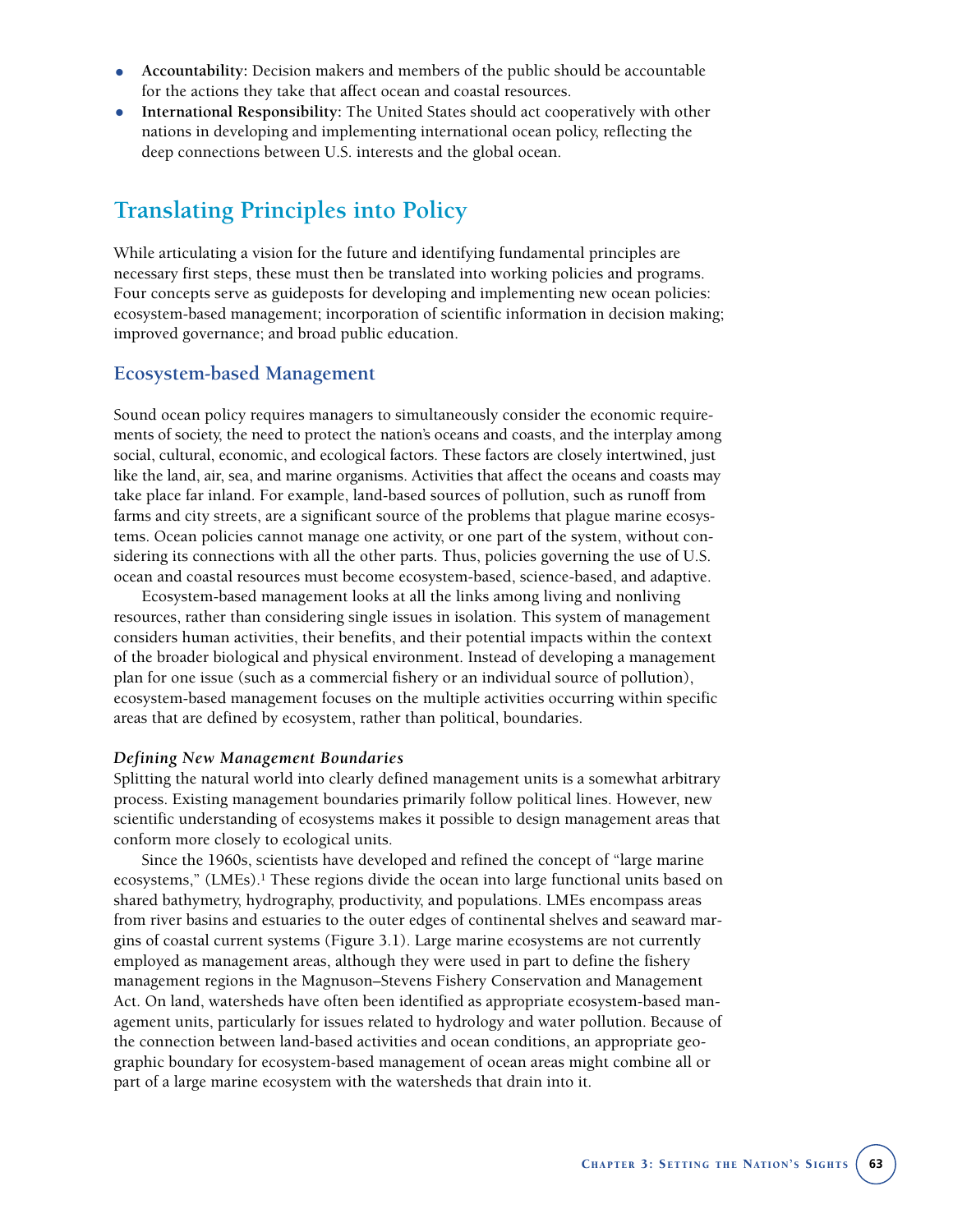

Source: University of Rhode Island Environmental Data Center, Department of Natural Resources. <mapper.edc.uri.edu/website/lmeims/viewer.htm> (Accessed January 2004).

While determining appropriate new boundaries is necessary to move toward ecosystem-based management, it is also important to maintain sufficient flexibility to manage on both larger and smaller scales when necessary. For example, air pollution problems must be dealt with on national and even international levels, while certain water pollution issues may need to be addressed on a small-scale watershed level. Managers should be able to adapt to the scale of different activities and the ecosystems they affect.

#### *Aligning Decision Making within Ecosystem Boundaries*

The current political and issue-specific delineation of jurisdictional boundaries makes it difficult to address complex issues that affect many parts of the ecosystem. Economic development in a coastal area may fall under the jurisdiction of several local governments, and natural resource management under the jurisdiction of one or more states, while pollution control and environmental monitoring of the same area may be overseen by several federal agencies. Yet water, people, fish, marine mammals, and ships flow continually across these invisible institutional borders.

Ecosystem-based management can provide many benefits over the current structure. The coordination of efforts within a specific geographic area allows agencies to reduce duplication and maximize limited resources. It also provides an opportunity for addressing conflicts among management entities with different mandates. Less obvious, but equally important, ecosystem-based management may engender a greater sense of stewardship among government agencies, private interests, and the public by promoting identification and connection with a specific area.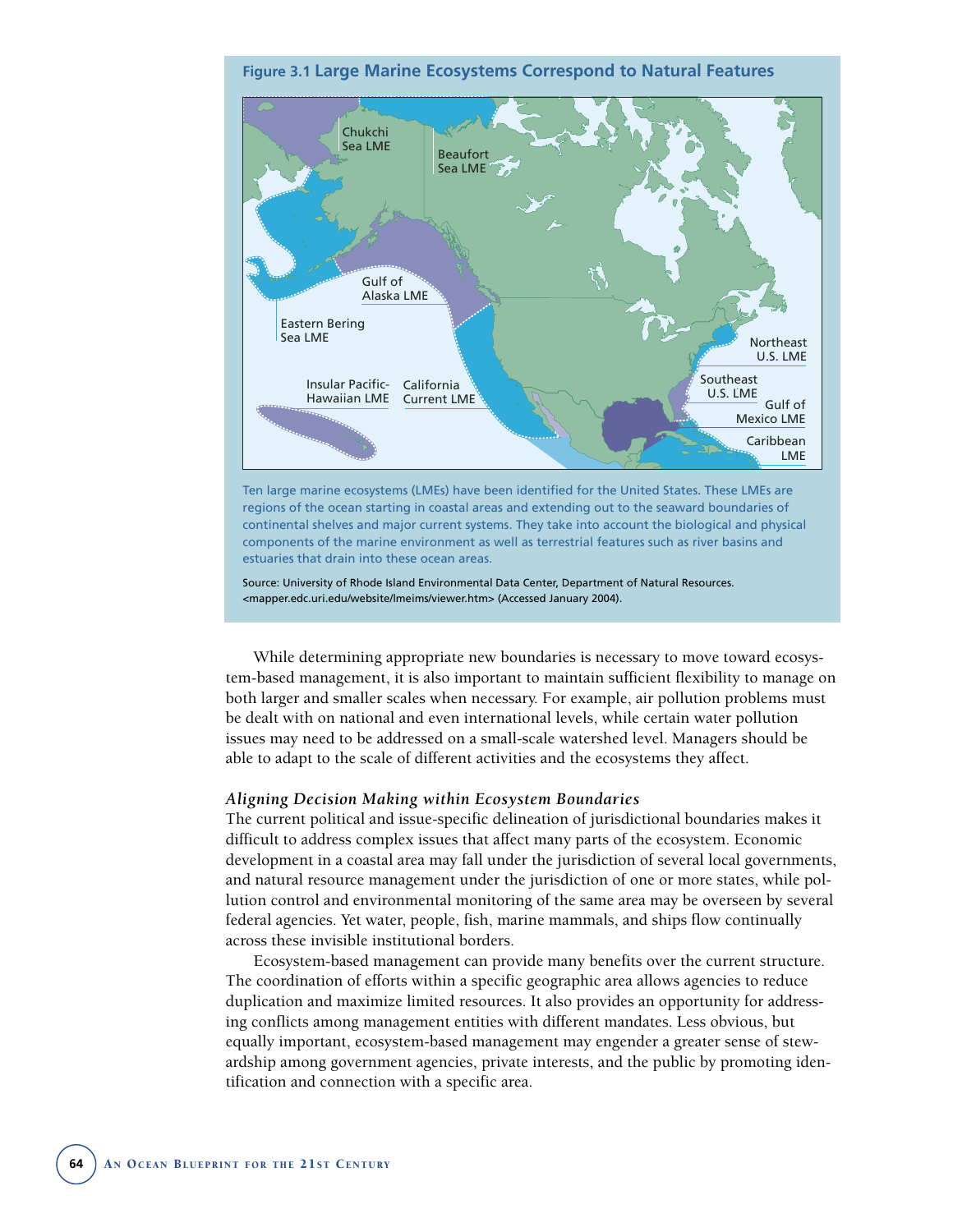Finally, ecosystem-based management makes it easier to assess and manage the cumulative impacts of many different activities. For example, the U.S. Army Corps of Engineers' wetlands permitting program has been criticized for not evaluating cumulative impacts in its review of individual dredge-and-fill permits. A true ecosystem-based management approach would ameliorate this fragmented approach.

While ecosystem-based management is being attempted in some places on a limited basis, applying it broadly and successfully will take time and effort. In particular, the transition to such management will require explicit recognition of the uncertainty of current information and understanding. This uncertainty creates risks. One widely accepted guideline for managing in the face of uncertainty and risk is to adopt a precautionary and adaptive approach.

#### *Precautionary and Adaptive Management*

Scientific uncertainty has always been, and will probably always be, a reality of the management process. Because scientists cannot predict the behavior of humans or the environment with 100 percent accuracy, managers cannot be expected to manage with complete certainty. Nevertheless, scientists *can* provide managers with an estimate of the level of uncertainty associated with the information they are providing. Managers must incorporate this level of uncertainty into the decision-making process, support the research and data collection needed to reduce the uncertainties, and be prepared to adapt their decisions as the information improves.

The *precautionary principle* has been proposed by some parties as a touchstone for managers faced with uncertain scientific information. In its strictest formulation, the precautionary principle states that when the potentially adverse effects of a proposed activity are not fully understood, the activity should not be allowed to proceed. While this may appear sensible at first glance, its application could lead to extreme and often undesirable results. Because scientific information can never fully explain and predict all impacts, strict adoption of the precautionary principle would prevent most, if not all, activities from proceeding.

In contrast to the precautionary principle, the Commission recommends adoption of a more balanced *precautionary approach* that weighs the level of scientific uncertainty and the potential risk of damage as part of every management decision. Such an approach can be explained as follows:

**Precautionary Approach:** To ensure the sustainability of ecosystems for the benefit of future as well as current generations, decision makers should follow a balanced precautionary approach, applying judicious and responsible management practices based on the best available science and on proactive, rather than reactive, policies. Where threats of serious or irreversible damage exist, lack of full scientific certainty shall not be used as a justification for postponing action to prevent environmental degradation. Management plans and actions based on this precautionary approach should include scientific assessments, monitoring, mitigation measures to reduce environmental risk where needed, and periodic reviews of any restrictions and their scientific bases.

According to this approach, scientific uncertainty—by itself—should neither prevent protective measures from being implemented nor prevent uses of the ocean. Managers should review the best available science and weigh decisions in light of both the level of scientific uncertainty and the potential for damage. When the level of uncertainty is low and the likelihood of damage is also low, the decision to proceed is clearly supported. At the other extreme, when the level of uncertainty is high and the potential for irreversible

*Rather than a crisisbased approach to managing our oceans, we should adopt a proactive, integrated, and adaptive one.*

—Ted Danson, *Founding President, American Oceans Campaign, testimony to the Commission, April 2002*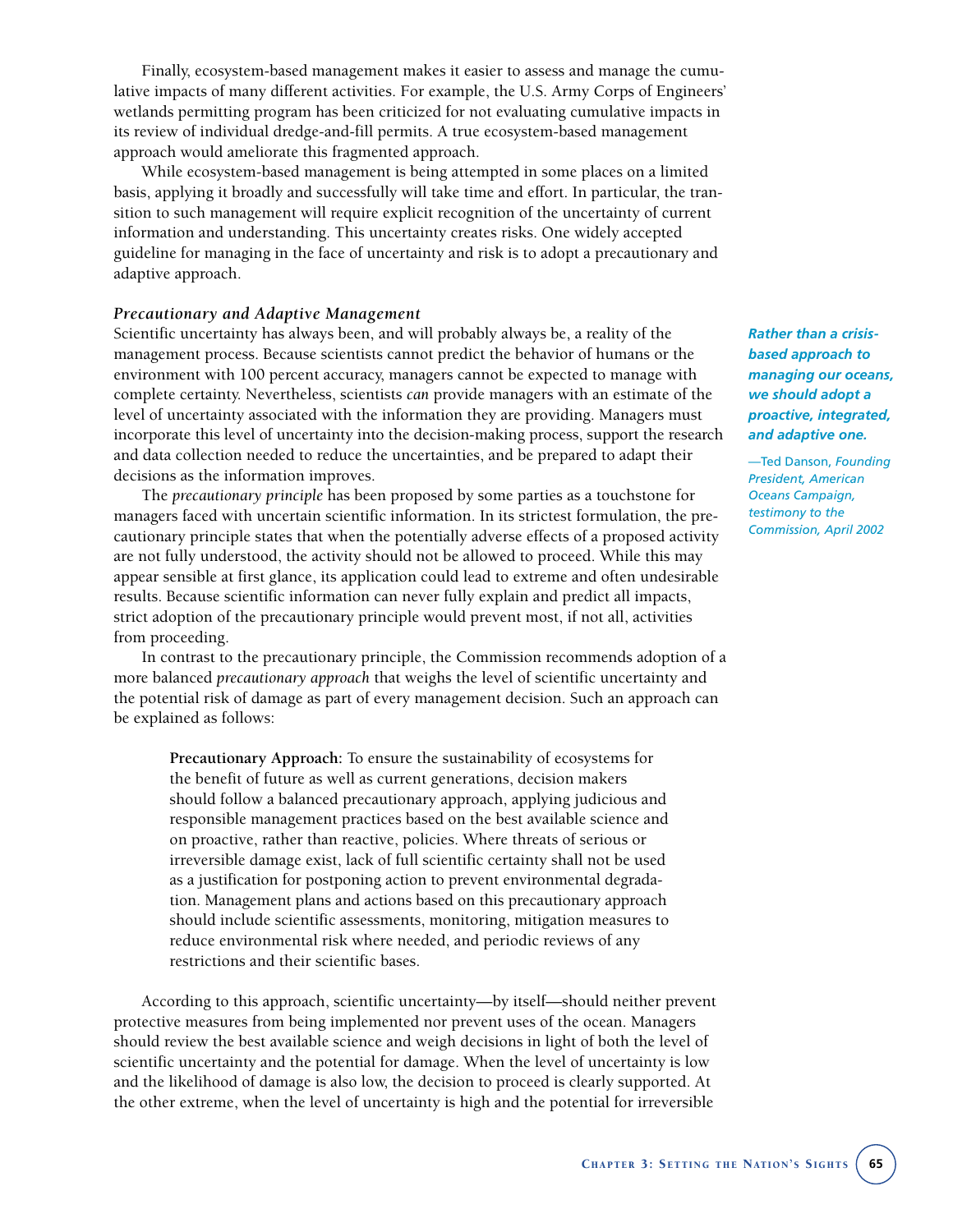damage is also high, managers should clearly not allow a proposed action to proceed. In the real world, managers will most likely face decisions between these two extremes, where the correct outcome will require balancing competing interests, using the best available information despite considerable uncertainty, and imposing some limits or mitigation measures to prevent environmental damage. After a decision is made, managers must continue to gather the information needed to reduce uncertainty, periodically assess the situation, and modify activities as appropriate.

#### *Goals and Objectives for Ecosystem-based Management Plans*

As with any major, complex undertaking, ecosystem-based management should be guided by clear, measurable goals and objectives. These goals should cover multiple uses and should be based on a combination of policy judgments, community values, and science. Although good science is essential for solving problems and scientists should advise managers about the consequences of various courses of action, science cannot determine the "best" outcome in the absence of clearly identified management goals. The setting of goals and objectives will depend on a blending of values and information.

Where multiple desirable but competing objectives exist, it is not possible to maximize each. For example, both recreational boating and marine aquaculture are potential uses of nearshore marine waters. Both provide benefits and costs to society, and both have impacts on the environment that can be lessened with proper planning. However, these activities can also conflict with each other: a large-scale aquaculture operation would prevent access by recreational boaters to certain waters. Science can inform managers of the potential positive or negative impacts of each activity but cannot ultimately determine whether to favor aquaculture or boating. Instead, a community judgment must be made, weighing the value of each activity against its potential impacts.

Ecosystem-based management will lead to better decisions that protect the environment while balancing multiple uses of ocean areas. Managers will need to work with the scientific community to develop the necessary information and understanding to support such complex decisions. But the critical process of setting goals to guide management will require active participation by many different stakeholders with divergent views. This will be difficult to achieve without changes to the existing governance system.

#### *Biodiversity*

One of the central goals for ecosystem-based management should be the explicit consideration of biodiversity on species, genetic, and ecosystem levels. While humans have always depended on particularly valued marine species for food, medicine, and other useful products, there has been a tendency to ignore species that do not have a clear, recognizable impact on society. However, it is now understood that every species makes some contribution to the structure and function of its ecosystem. Thus, an ecosystem's survival may well be linked to the survival of all species that inhabit it.

*Species diversity,* or the number of species within an ecosystem, is one measure of biodiversity. However, biodiversity is also significant at larger and smaller scales. Within a single-species population, it is important to preserve *genetic diversity*—the bedrock of evolution. Maintaining genetic diversity is important for species to adapt to changing environmental conditions. It is also important to understand and protect *ecosystem diversity*, the number of different ecosystems and different kinds of ecosystems, on Earth.

Because scientists have tended to study specific habitats, such as coral reefs, mangroves, or wetlands, quantitative measures of marine biodiversity at larger scales are rare. Nevertheless, there is broad consensus that the biodiversity of life in the oceans is being affected by human activities. Studies indicate that in many marine and coastal locations, community composition has changed to conditions that are less valuable from ecological,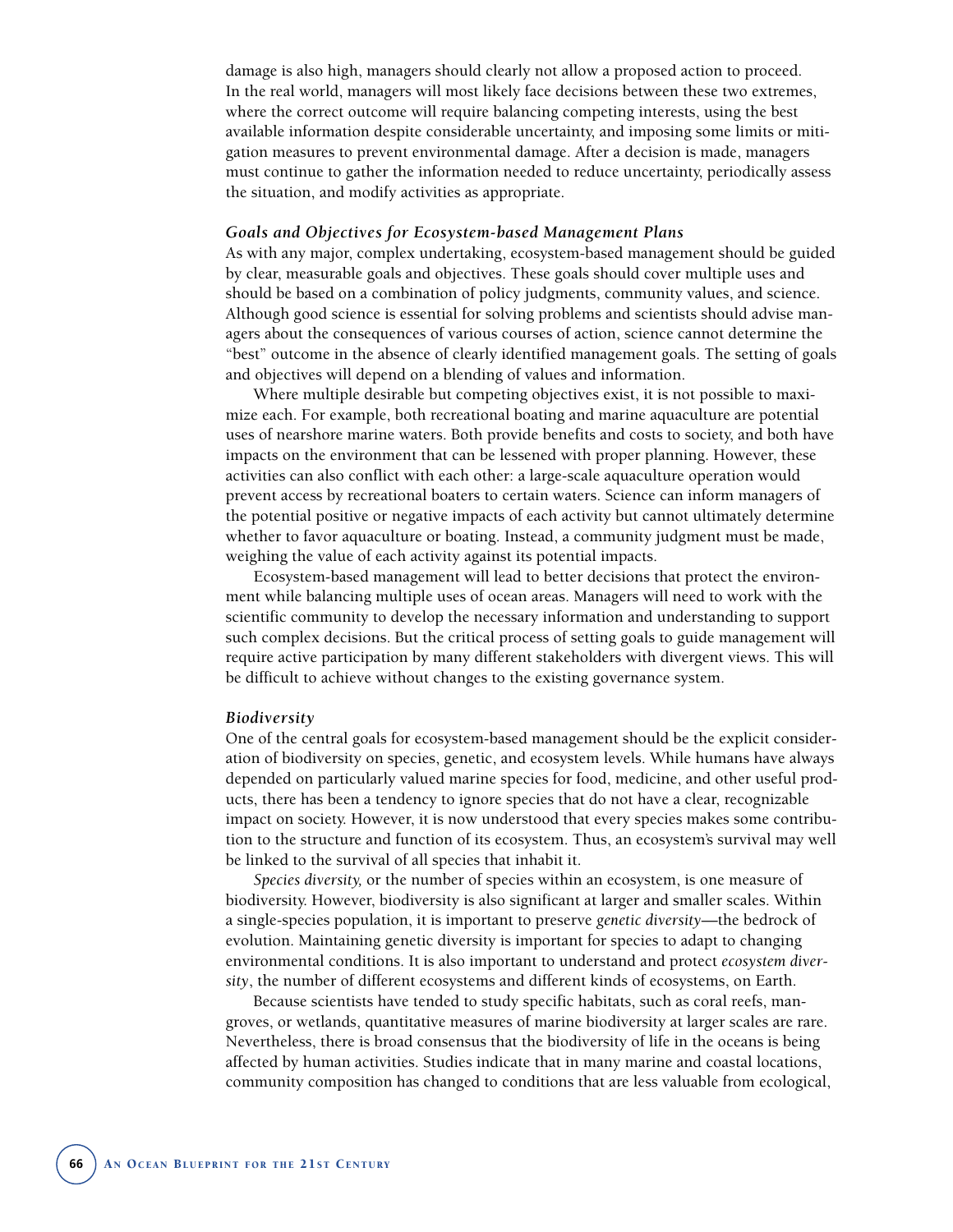economic, and even cultural perspectives.2 There have been reductions in food and medicinal species and alterations of aesthetic and recreational values important to humans, including much greater abundance of less desirable species like toxic algae and bacteria.

Despite the importance of biodiversity to ecosystem functions and values, very little is known about how biodiversity arises, is maintained, and is affected by outside forces including climate variability and direct human impacts.

## **Science for Decision Making**

Ecosystem-based management provides many potential benefits, but also imposes new responsibilities on managers. The need to collect good information and to improve understanding is perhaps foremost among these new responsibilities. Despite considerable progress over the last century, the oceans remain one of the least explored and most poorly understood environments on the planet.

Greater knowledge can enable policy makers and managers to make science-based decisions at the national, regional, state, and local levels. Existing research and monitoring programs, which tend to be agency- and issue-centric, should be reoriented to become ecosystem-based. This will help resolve the current mismatch between the size and complexity of marine ecosystems and the many fragmented research and monitoring programs for coastal and ocean ecosystems.

In addition to the need for better understanding, the nation lacks effective mechanisms for incorporating scientific information into decision-making processes in a timely manner. As knowledge improves, it must be actively incorporated into policy through an adaptive process. To make this policy translation effective, local, state, regional, and national managers need an avenue to communicate their information needs and priorities.

Better coordination can facilitate more efficient use of existing funds. However, to significantly improve U.S. management of oceans and coasts and make ecosystem-based management a reality, the nation will need to commit to greater investments in ocean science, engineering, exploration, observations, infrastructure, and data management. Increased investments will help restore the pre-eminence of U.S. ocean capabilities, which has eroded since the end of the Cold War.

Although multiple use conflicts are common in coastal and ocean environments, efforts to understand the social, cultural, and economic dimensions of ocean issues have received surprisingly little support. Because of this, studies of humans and their behavior—so critical to virtually every ecosystem—deserve special emphasis.

#### *Climate Change*

The causes and impacts of climate variability and climate change are among the most pressing scientific questions facing our nation and the planet. Changing atmospheric composition and global temperatures, due to natural variation and human activities, have the potential to significantly affect societies and environments on local, regional, and worldwide scales. Decision makers require reliable information on which to base both short- and long-term strategies for addressing these impacts. In addition, a growing awareness of the possibility of abrupt climate change (characterized by extreme climatic shifts over relatively short time periods) reinforces the need for enhanced prediction and response capabilities.

Although a solid body of knowledge exists on which to base immediate actions, continued improvements in understanding will help refine these strategies over time. Two areas in particular need of elucidation are the role of oceans in the global cycling of water, heat, and carbon, and the effects of changes in atmospheric chemistry and temperatures on marine ecosystems and biological processes themselves. For example, research shows that over the last 200 years the oceans have absorbed 48 percent of the carbon dioxide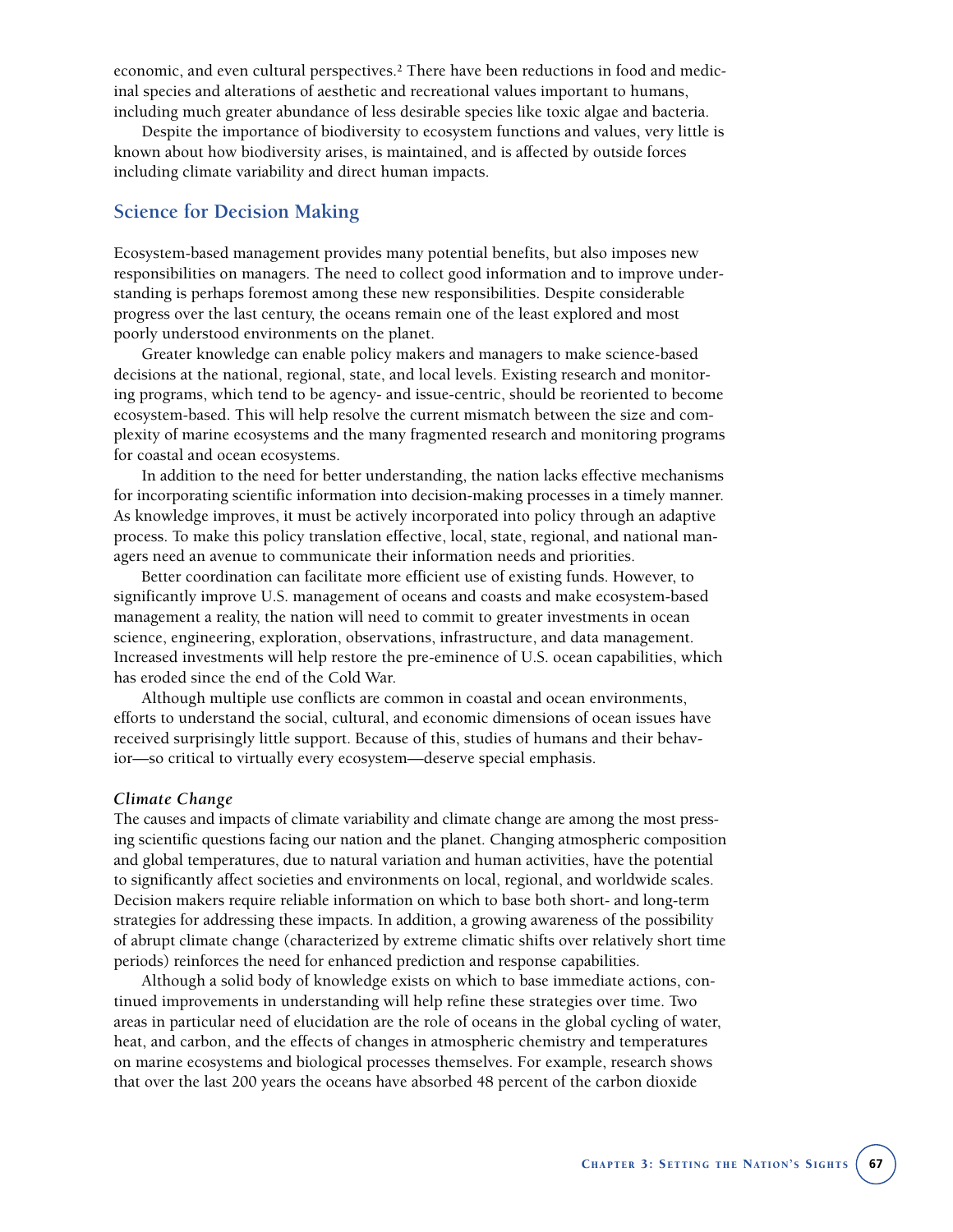## **Figure 3.2 The Foundations of a New National Ocean Policy**



Implementing an ecosystem-based management approach for oceans and coasts will require a strong foundation of effective national, regional, and local governance; improvements in research and monitoring to provide managers with sound information on which to base decisions; and a strengthened stewardship ethic among all citizens, achieved through formal and informal education.

emitted by human activities.<sup>3</sup> This has resulted in elevated concentrations of carbon dioxide in ocean waters, impairing the ability of certain marine organisms to produce protective shells, with potentially profound impacts on marine productivity and biodiversity.4 Armed with expanded research findings in these areas and others, and with more comprehensive ocean observations, the nation's leaders will be able to modify management strategies to more effectively predict and mitigate the potential impacts of climate change.

## **Effective Ocean Governance**

National ocean policy can only be implemented if an effective governance system is in place. Many of the guiding principles defined in this chapter speak directly to this need. An effective governance system will be predictable, efficient, and accountable. Laws, policies, and programs must be well coordinated and easily understood by regulated parties and the public. A comprehensive framework should be in place that defines the appropriate roles for different levels of government, the private sector, and citizens,

promoting effective partnerships for managing ocean and coastal resources. Equally important, decision makers and the public should be accountable for decisions and actions that affect the ocean and its resources.

Participation by a broad sector of the public is essential to a successful ocean governance system. Facing an array of complex problems and competing desires, interested parties must reach agreements on what actions are needed, which are of greatest priority, and how to implement decisions once they are made. Public input is critical to this decision-making process so that all interests are fairly represented and support is built from the ground up. Without a truly participatory form of ocean governance, dispute and litigation are inevitable. At the same time, clear roles, jurisdictions, and authorities must be delineated to avoid gridlock and allow progress.

Today, no federal entity has the mission to evaluate the vast array of federal actions affecting ocean and coastal resources and to advocate for more effective approaches, prioritized investment, improved agency coordination, and program consolidation where needed. Nor is there a coherent national policy for ocean management that guides the missions of various federal agencies. A more unified federal voice is also needed in discussing policy options with the many nonfederal stakeholders.

Not since the Stratton Commission in the 1960s has an opportunity such as this existed. One of the top priorities of this Commission is to instigate changes in ocean governance that will result in tangible improvements, today and for future generations.

## **Public Education**

Education has provided the skilled and knowledgeable workforce that made America a world leader in technology, productivity, prosperity, and security. However, rampant illiteracy about science, mathematics, and the environment now threaten the future of America, its people, and the oceans on which we rely.